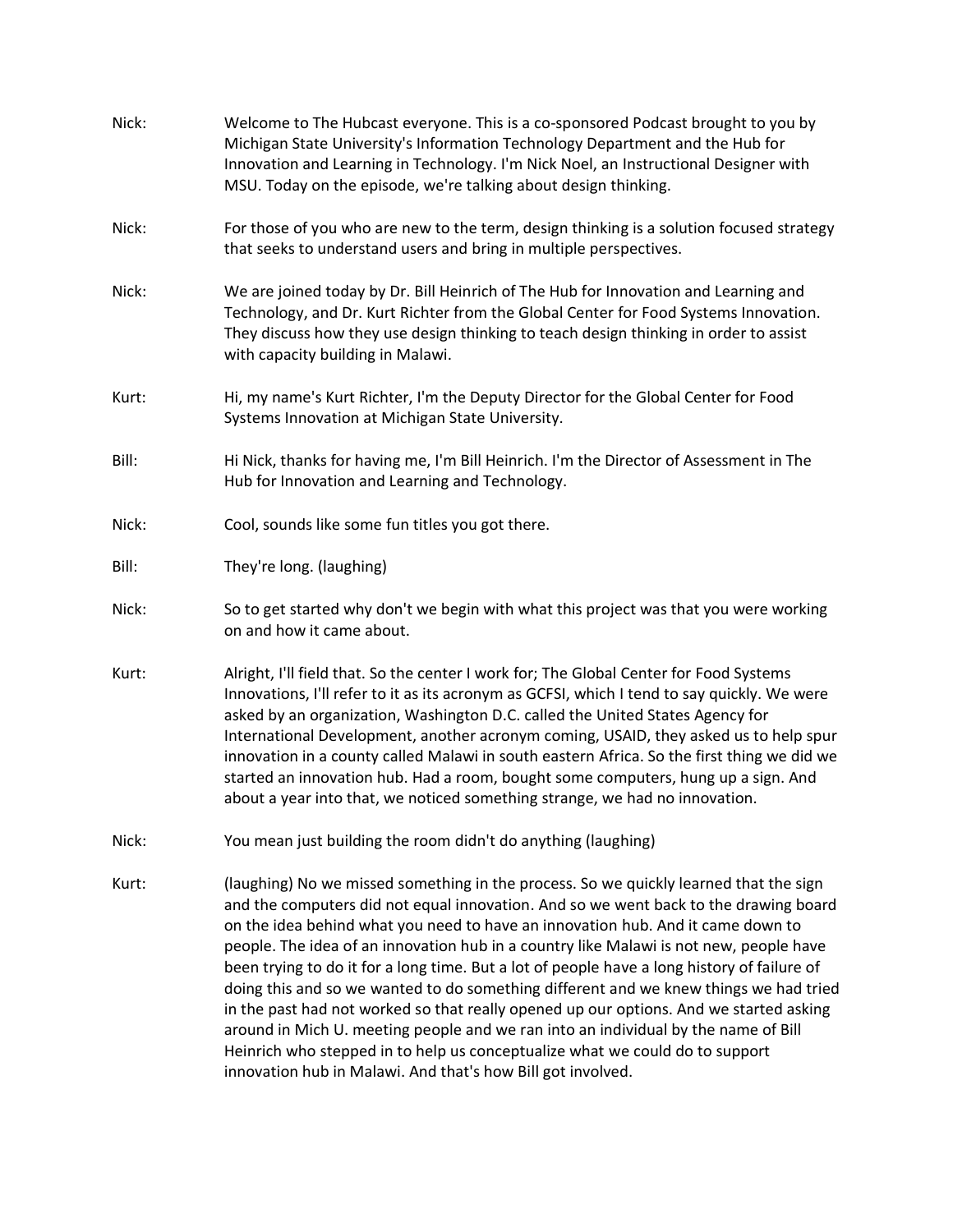- Nick: So Bill this is a good segue into my next question. What got you interested in this project?
- Bill: For me as a professional of the key interest layer in assessment in particular was trying to assess something that was actually really hard to understand so that's sort of the subtitle of my job in The Hub is assessing things that are hard to assess. And so trying to do that in and international context with MSU people doing training and development work using human centered design and design thinking processes was a sufficient number of complex layers for me to be interested in getting involved.
- Bill: I had worked with Kurt a little bit before we started in this so I thought it would be an interesting opportunity. I knew some of the team that Kurt had assembled to implement the project and so I had a good sense of the quality that was going to get delivered, at least on paper. So when Kurt asked The Hub and me in particular to work with other Hub staff and there were some other folks involved, to work to create a design thinking protocol that could be used to train the trainers in a lot of ways. Or train these already very professional faculty and leaders in this institution to use it on their own. That was a really interesting layering to the challenge. So for me it actually puts assessment in the very front end of an implementation project and that's where I like to see it. If we can start to scope assessment very early on then it's a lot easier to point to learning gains and data points in what turned out to be almost a two year project for us.
- Kurt: Bill brings up an interesting point, in a lot of the work that we do, that we've done in the past on building capacity in these institutions of higher education in Africa. A lot of our assessment was design before we implemented anything and then the data was collected after we've done all the work. So assessment was never used as a tool to help up implement the project.
- Kurt: The Innovations Scholars Program, we'll refer to it as ISP, I love my acronyms. We decided that we really didn't want to teach science. We wanted to teach critical thinking skills, design thinking skills and systems thinking. So one of the things that we did early on as a team was we decided as a team that we were going to practice what we preached. We were going to use design thinking and systems thinking to guide how we implemented this project in Malawi. What that means is the traditional model of; we design what the training topics will be, we show up, we deliver that training then we move on to the next training, was thrown out the window.
- Kurt: So we brought in Bill and we said; 'Okay Bill, we would like to do assessment. How would you do this assessment?' And he unbeknownst to, I think himself, when we started this process was one of the first conversations, he said 'well we need you to assess this way and interact this way' and at the end of that conversation it was basically; 'Okay great. Let's go do it. Do you want to join us?' And we really, as Bill said, we built the assessment piece into the initial design that it was not at the beginning and it was not at the end it was a constant through the entire process. That change in our dedication to using design thinking to design, implement, test, redesign, was really what I would call the secret sauce to the ISP program. It wasn't necessarily material, it was how we presented the materials and how we encouraged and tracked the participants in the use of the materials.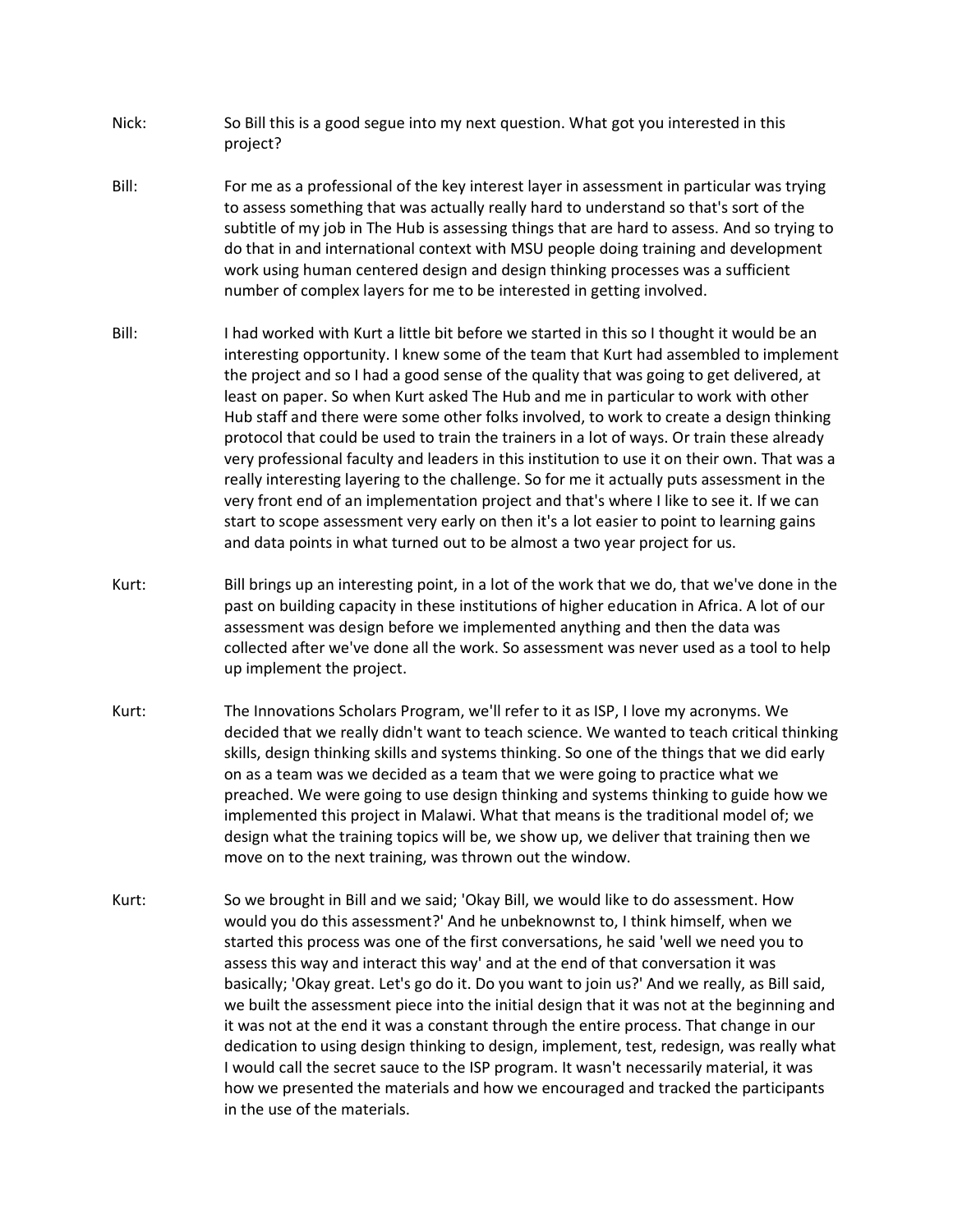- Bill: Yeah, so for example we created these workbooks for each of six or seven interventions. An intervention was a three day work shop in Malawi with Malawian faculty with our team, who ever was there, we kind of rotated roles and with our regional expert in whatever, so in systems thinking or in higher ed leadership. We brought in a faculty person from nearby universities, nearby to Malawi, to support that. And so when we built these workbooks each time, which were again modeling and visualizing the design thinking process in context to our workshop goals, and using the work flow the learners would turn the page and see the prompt and have a space for reflection and have a space to do some meta-analysis about what phase of design thinking they were in and who their stake holders where and how they would empathize and ideate and define problems.
- Bill: So we were constantly practicing in own planning, as Kurt said 'practice what we preach' you know, practicing design thinking but we were also modeling that along the way with our participants. The other thing, every time they wrote something down it became data capture, and so we had the opportunity with an appropriate IRB institutional review for ethics and compliance we captured all that data and we made sure that we watched closely how these individuals were learning. In this case how to use, how to understand and apply design thinking is what we ended up being the most interested in, although there's a whole bunch of other learning moments that occurred that, you know, we have evidence of and are paying attention to now in the post-project phase.
- Kurt: Bill brings up those workbooks and I don't know if I ever told you this, Bill, but when he first presented the idea of the workbook I thought 'oh that would be a great thing to do during the training'. I never thought about them as data collection, that never crossed my mind. I've been doing this for a while, got a few gray hairs, and opening up the door that we could actually use the workbooks as a way to guide what we were doing and bring people along but then use that to collect data on how well they were understanding and utilizing and thinking about what were doing was totally new to me.
- Kurt: It worked so well I can't really imaging doing it any different going forward. Because you get people to- we stand up in front of these groups, build a PowerPoint slide and talk about it and they can write some notes down. But there's information that reflects how good of a job they're retaining, they're utilizing information in that workbook that we have ignored for a long period of time. And with Bill's help we were able to, not only capture that we were also able to develop some matrix to actually measure that, and we have documentation that people increase levels of understanding conceptually but also application, they were able to increase their levels of how they applied design thinking not only to their work but we had examples from department meetings, administration, and also with children.
- Bill: Yeah, new majors, community events, non-work related kinds of things.
- Bill: What was interesting about the project though, for me that it wasn't just a conceptual training project, actually. So Kurt's team created a set of incentives, funding models and work flows to really have the scholars, our innovation scholars, actually experiment with an entirely new phase of their own research, so they were actually applying these ideas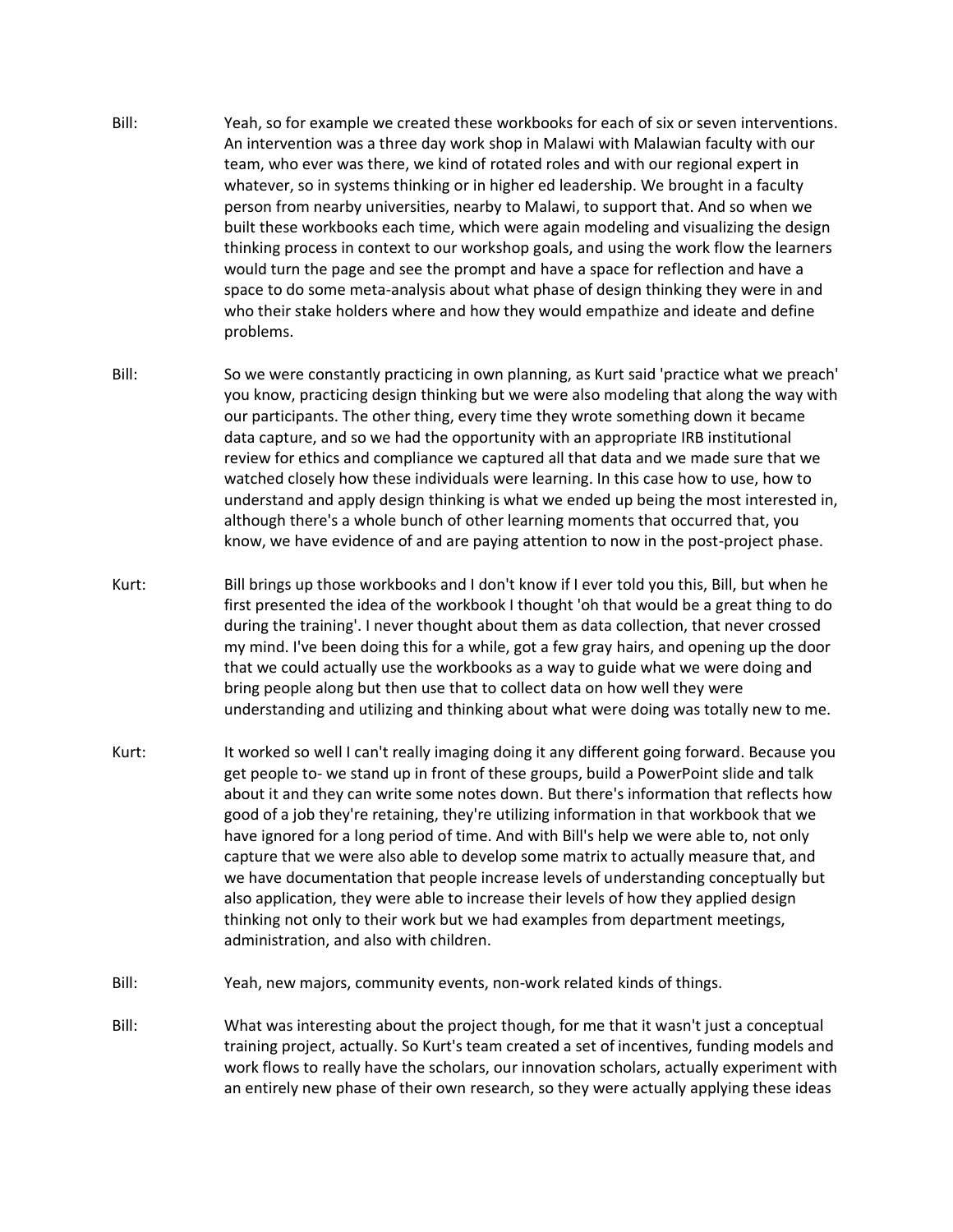to a real project in their own research agenda and leadership agenda, depending on where they sat in the organization.

- Bill: There was an experiential component that was authentic, that was leveraged well to keep, so it wasn't new work, it wasn't like a bolt-on kind of awkward new thing that all these people had to learn. This was 'okay you're an aquatics researcher. Great, apply design thinking to aquatics research. Who's in your value chain? Okay well actually it's not just the aquatic fish people, it's the people who buy the fish and the people who drive the fish to the market and it's the people who sell the coolers to the driver and it's the people who end up consuming the fish.' So there's this whole value chain or value proposition. All those people are stake holders in that particular research project. Once our researcher partners identified them as stake holders it actually changed the way they thought about the research. That was a really interesting implementation model to say; 'okay here's the idea of design thinking so try it out.'
- Bill: And so there were check-ins along the way between those six or seven different work shops depending on how you count. We went seven times for those workshops. Anyways, the point was the researchers were applying these ideas as they went. So they were learning too, it was also work that mattered to their own reward structure, just like faculty anywhere; you get rewarded when you teach and do research, and so they had to keep doing stuff. We asked them engage with us on this design thinking model to try to be a little more innovative. We saw some interesting results, first of all, like Kurt said, we saw evidence that people learned it and did apply it, that was really interesting. We actually saw some research outcomes in the food systems in which these folks were researching.
- Kurt: So let me back up just a little bit. When we were initially planning this program, we had Bill in the room and I was in the room, and a couple other individuals I need to talk about, in a positive way. John Bonnell and John Medendorp. We call them the two Johns and myself. We had done a lot of work in Africa and other parts of the work in capacity development. The Johns had led programs in Rwanda and other places. We sat down, we were talking about things that we thought had worked well and things that we thought would be fun to try. So we came up with a laundry list of ideas we thought we would try to build this program around. Bill was in the room we were saying 'can we assess that' and you're like 'yeah, I think we can do that'. Some ideas we knew we really couldn't do, we didn't have the time or the budget so we dropped those. Okay, so here's what we think we can do.
- Kurt: Then we got on a plane and went to Malawi and sat down with our stake holders; being the recipients of the training program. So we got faculty from Lilongwe University of Agri-Natural Resources. Another acronym coming; LUANAR. And we said that we would do a training program for you. And we asked them; 'what do you want to get trained on?'
- Kurt: They were like; 'what, you just asked us what you wanted to do training on?' And its like 'yeah, we want to do some capacity development work what are some things you want to think about?' And its like 'well you're suppose to come with a list of items'. And its like 'oh no, we're approaching this with design thinking and systems thinking'. And then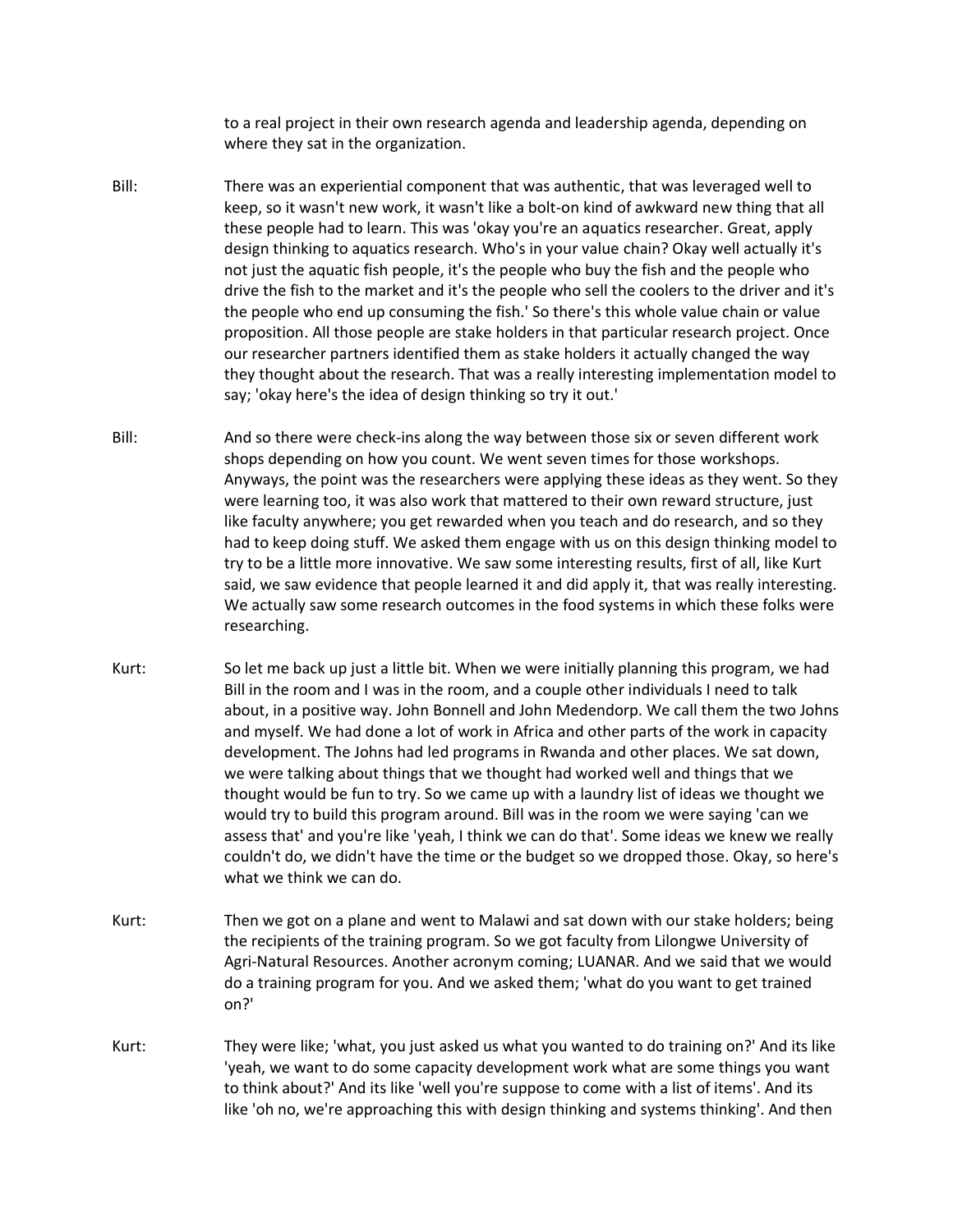the Johns and myself we did a program; we reintroduced the topic of design thinking to a small group at LUANAR and literally it took about 30 or 45 minutes and you see the light bulbs start to go off in the room. And its like wow they are actually listening to us, and then they actually told us go back to our hotel and come back tomorrow. We came back and they had a whole list of things they wanted to be trained on.

- Kurt: And so we took that and we designed a training program with them, via design thinking, on design thinking. That's a little meta, I understand. But it set out a tone that really said that; if we're going to expect them to approach their work in a new way we had to approach our work in a new way. And that became a basic mantra that we did all the time.
- Kurt: So Bill talks about these workbooks we created. They were great, they were multiple pages, well done, they were really, really great. The only problem with them; we never really followed them. Every page.
- Bill: Right, we couldn't because we were reiterating on the fly, in those moments. The reality on the ground of any work shop is that the participants are really smart people and they see through what's going on and they pick up what's happening and they are really interested in going faster or in a slightly different direction. Being that the model as Kurt just described was to use design and iteration to meet the needs of these participants. A lot of the workshops didn't follow exactly on the workbooks.
- Bill: That being said we had enough flexibility in the designs even in the workbooks to ask people to use the blank space to write down what they were thinking about. So when we stepped back as a research team and analyzed the content of the workbook our questions weren't ever 'did you follow the workshop' that's not how we approached it.
- Bill: But we were interested in the concepts and application of design thinking in particular just to see if we could understand it. If there was a way to measure this at all? So from The Hub stand point we were really interested. We were using this all over the campus and one of the challenges faculty tell us all the time is they're like; 'well how is this academic? How do we know this works, what's the evidence of this fad facilitation model versus all the other fad facilitation models that people charge us tons of money for?' And you know the honest answer to that was 'we don't really know'. So part of The Hub's involvement at first was to really understand if we could even learn from this model if there was evidence to back up its use case in higher ed. It comes out of Silicon Valley and technology. So we weren't sure how it was going to apply. So a small diversion, but the workbooks had flexibility so we could still capture information despite the work plan kind of going off. ... well they never really went off the rails, but you know ...
- Kurt: No, lots of spurs (laughing)
- Nick: They iterated on to different rails. (laughing)
- Bill: They did, they jumped tracks sometimes. (laughing)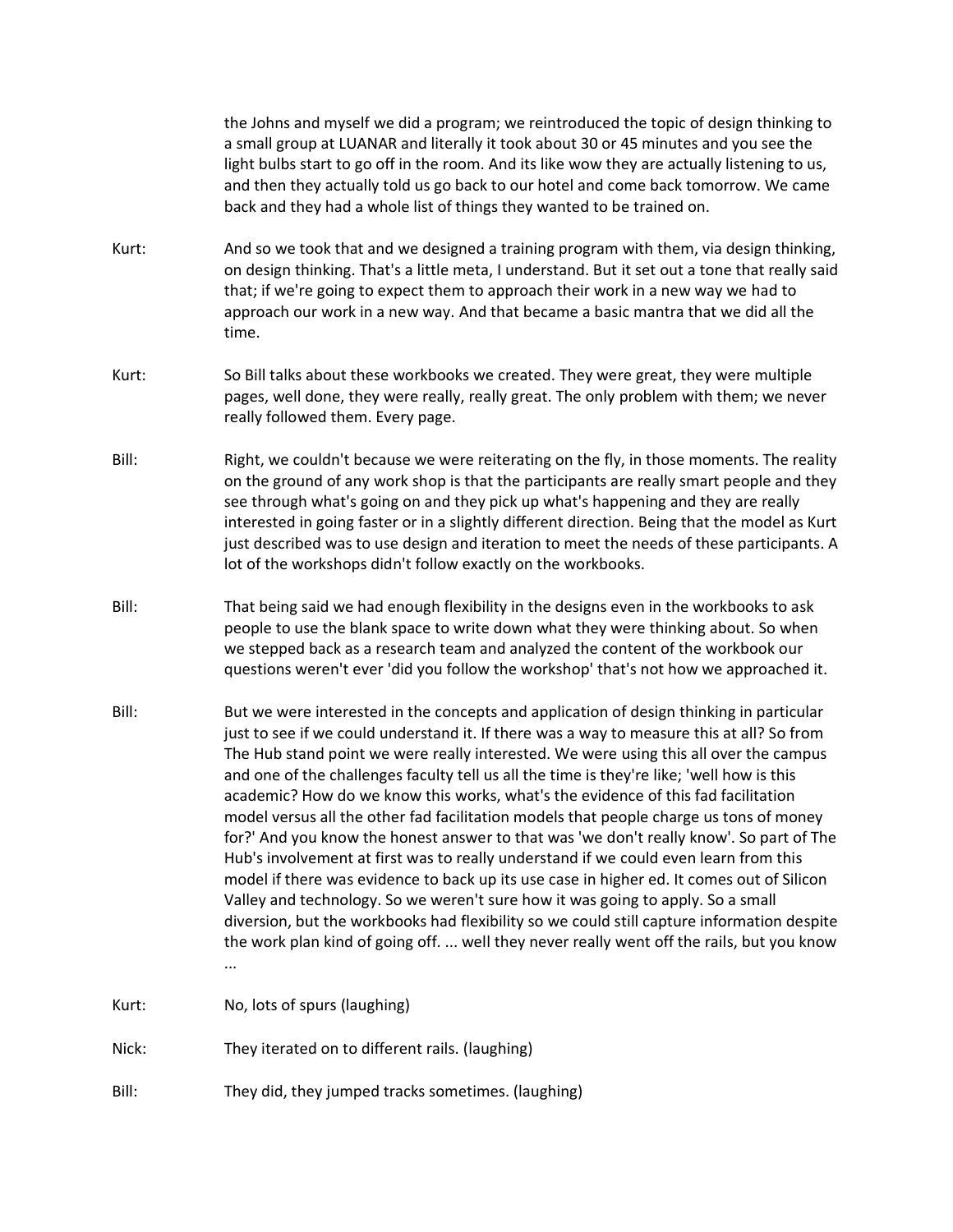- Kurt: A lot. A lot. One of the things Bill brings up an issue that we face a lot is how does something like design thinking interact with the scientific method. You know, we have theory and we test and that's what we do, we're scientists, its subjective. It's solid science. What we found out was and what we did in Malawi was we asked the faculty, the scholars to form design teams around their scientific question. One person wanted to go out and study indigenousness plants, another person was studying goats, but instead of just going out and collecting data for their research. We had them and coached them through the process of going out and working with a group of stake holders around defining their science question. That was the initial point of departure from traditional methods. And I think it's a real insight into how design thinking can lead to and support the scientific method.
- Kurt: Design thinking can help people understand better about how to approach the problem from a scientific methods point. It's not about just collecting its raw set of data to advance a theory. It's about how can we use a scientific method to be applied to a problem that's relevant to our stake holders, to my stake holders. And that change opened up, for some of our participants, the opportunity to really get engaged with the community, private sector, and also help create new and better experiences for students at LUANAR. Some of the faculty I will admit, didn't get that, and you're never going to have 100 percent reception to everything.
- Kurt: And so we found we were basically able to put people into three categories; the people who really got it and really understood it, design thinking and scientific method and all that together. The people who really didn't get it and who probably never will get it, which is fine. And then there's this third group who seem to really talk about how much they get it but never did anything with it. Which is another natural outcome for this. So our program was successful, but it wasn't successful against the entire population. And I think that's normal because you're dealing with humans, I mean, it's a social science.
- Nick: Something I find interesting is, you know, kind of what you guys have been talking about is really touching on a lot of the other conversations I've had with people at projects at The Hub and projects they've been working on. This concept of participatory design that we've talked with on our last Podcast on your guys mentioned not whether you're like; 'here's our training offerings' but 'hey what do you want to learn? Let's design something together.' I think that's interesting so I'm wondering based on your experience what do you think of others who are out on the campus or you know, out in the world even can learn from it that may help their research, help their projects, help their general work life.
- Bill: I appreciate that question. So again coming from an assessment standpoint I'd say, set a deadline and set a goal. Right, set something that you can actually do. So here's what we did; all along in this project, just as an example of participatory design and capacity growth for our participants, we said we want at the end of this project, we want our faculty participants to be able to lead in the concepts and in delivering their own design thinking modules.
- Bill: And so we did that, we actually set that up so at the very end of the program we had a closing symposium and we also timed that visit to Malawi with another pan-African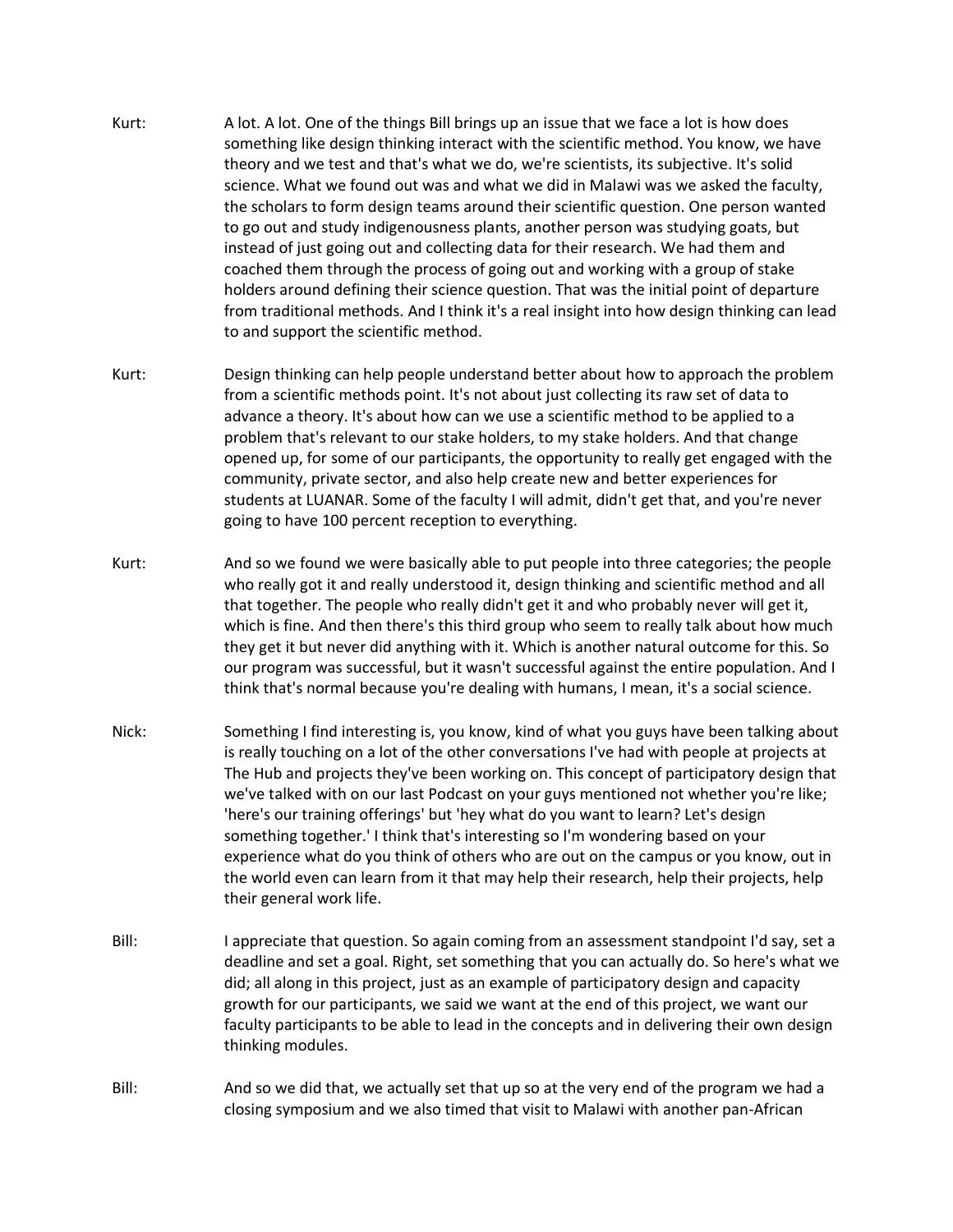meeting called; The Regional Universities Forum on Agriculture, also an acronym RUForum, so we got on the agenda at RUForum, we actually co-presented with our Malawian faculty partners who had been part of the previous two years of workshops. So three of them were available and joined our presentation team and presented to 100 deans and directors in Lilongwe, last October.

- Bill: Our sort of symbolic take away is that these three individuals as a representation of this project were able to stand and deliver and really do the work in a public facing kind of thing in a professional way. So my advice then, back to The Hub is set goals and set deadlines and work towards them. I mean, we put the challenge out, the faculty were ready they saw the opportunity, it was attractive as an opportunity for them as well. So it was an easy sell, it wasn't hard to recruit them to that. But we had to, you know, we had to make sure that they were comfortable enough with the concepts, and the application to actually then co-create and co-implement yet another work shop.
- Bill: So if you want people to learn it, have them do it. I mean, this is the old adage, when you teach someone to do it, you realize how badly you really understand an idea. Because you have to try to do that, so we had modeled that along the way, and some of the workshops we had had our participants teach design thinking concepts to their stakeholders so they had been doing this all along. So it wasn't- there are scaffolding approaches to help people be successful when it comes to those higher profiles deliveries. But, yeah, just practice it and set a goal and go after that.
- Kurt: I think the other thing is; capacity building in international development world. We call it; Humanist Institutional Development, HICD, another acronym.
- Nick: (laughing) So many acronyms.

Kurt: So many. (laughing)

- Kurt: This is hard, so there's this old adage, you know, 'this is not rocket science'. Well I think HICD is actually harder than rocket science, the mathematicians, and the scientists have worked out the math behind, you know, how much thrust and projection, you know, they can get a rocket to the moon. That's rocket science, that's down. We don't know how to do this, HIDC work, its hard, because you're dealing with norms, you're dealing with cultures, you're dealing with institutional structures, a whole bunch of stuff that we really don't understand from an outsider perspective.
- Kurt: So what we do with our approach to HICD was; lets give people a new set of tools and that would be in our case design thinking, systems thinking and then let's slowly, over a period of time, it's two years, introduce the tool slowly and then give them a ways to safely practice. And it wasn't just a one day workshop or just a one week workshop, it was six or seven workshops over a two year period, where we slowly dripped in the ideas of 'okay, we want you to practice this piece.' Introduce it, practice. And we created a safe space where these people could come together and play with the set of tools, and it not have any negative impact on what they were doing, professionally.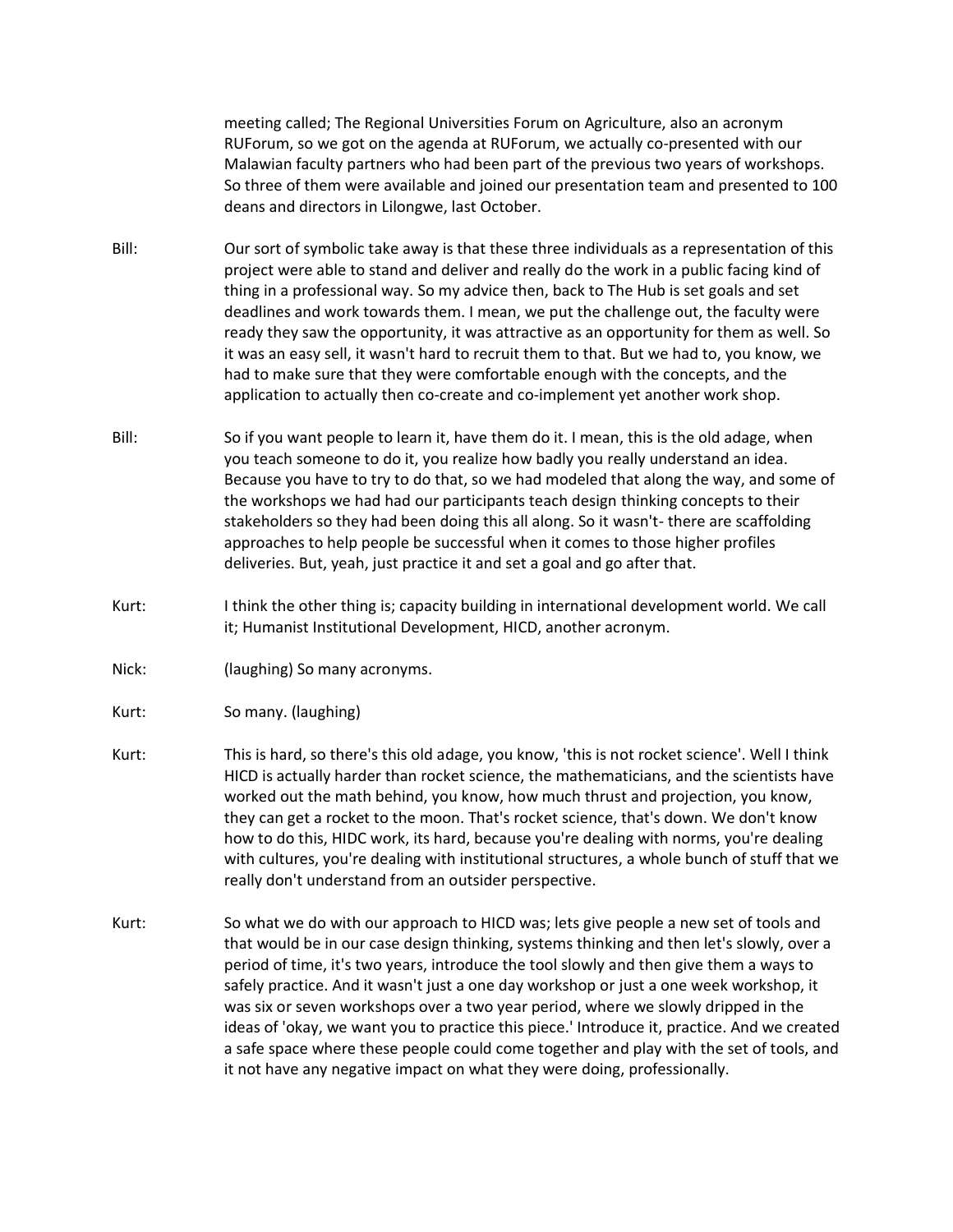- Bill: Right. So the hub talks about creating safe spaces to practice all the time. We're always talking about like institutional cover, right. Is it permissible to do this kind of thing in this cultural institution called MSU? We asked the same question all along, we got deans and essentially the campus provost to sign off on this and give verbal and symbolic and financial support, which made it permissible for these faculty to take these new things and new ideas. So just like any department in most colleges and universities, right, big changes outside the status quo aren't going to be necessarily welcomed from the rank and file. You've got to get certain permissions along the way. You know, from sitting in The Hub for me, I was able to see that model in place and say like; okay there's a fighting chance for this thing to work because they have enough of the institutional kind of protections in place. That safe space to do the work well.
- Nick: Alright, so final question here. You talked a little bit about the other people you worked with, I was wondering if you could expand on that and who they were and what they did as part of this project?
- Kurt: Yeah, I'd be happy to. So one thing I try to do is I try to find really good people to work with, and we try to find ways to put them together to do fun things.
- Kurt: John Bonnell and John Mendendorp are specialists in capacity development in higher education. They live, breath, eat this stuff. They've had a lot of experience and they had a lot of ideas of how to do it better based on their past experience. Bill brought to the table this capacity to, not only to do assessment but also help us be better at presenting what we were trying to do. You know, when we had crazy ideas, he's like; 'okay, how are we actually- A. assess this and then how are we actually going to present this?' And introduced me to this idea that planning a workshop is not- doesn't take- you don't do it in a couple hours. It takes literally hours of work to plan a good workshop. And our team worked on planning these three half day workshops for weeks. We slowly work on it, and we got very good at putting together very detailed plans for these workshops.
- Kurt: Now after investing all that there was also an understanding that this was our starting point. We were going to go there and interact with our target audience and then we were going to adjust on the fly to make it fit what they fit. The other issue, the key to our team was the fact that anybody could step in and help us make changes. Everybody did. Everybody who participated did that. And then besides the four of us there were some key individuals who really helped us pull this all together. And those were some very talented new MSU graduates and undergraduates who stepped in to really help us do some of the grunt work to make this happen. Trisha Bolo was a recent MSU graduate, she was the go to person on handling all the details for this. She kept our notes, she kept us honest, she kept us focused a lot of the times. And then Rebecca Blendell came in who really helped us organize and move things forward after Trish moved on with her career. And then Libby is just, Libby was incredible.
- Bill: Yeah so from the hub's end. Early on we worked with Leigh Wolf and Caroline White with some of the prototypes for the first design thinking workbook and workshops. And then Libby stepped in and stepped up and helped us visualize a lot of our workbooks and designs and do renderings.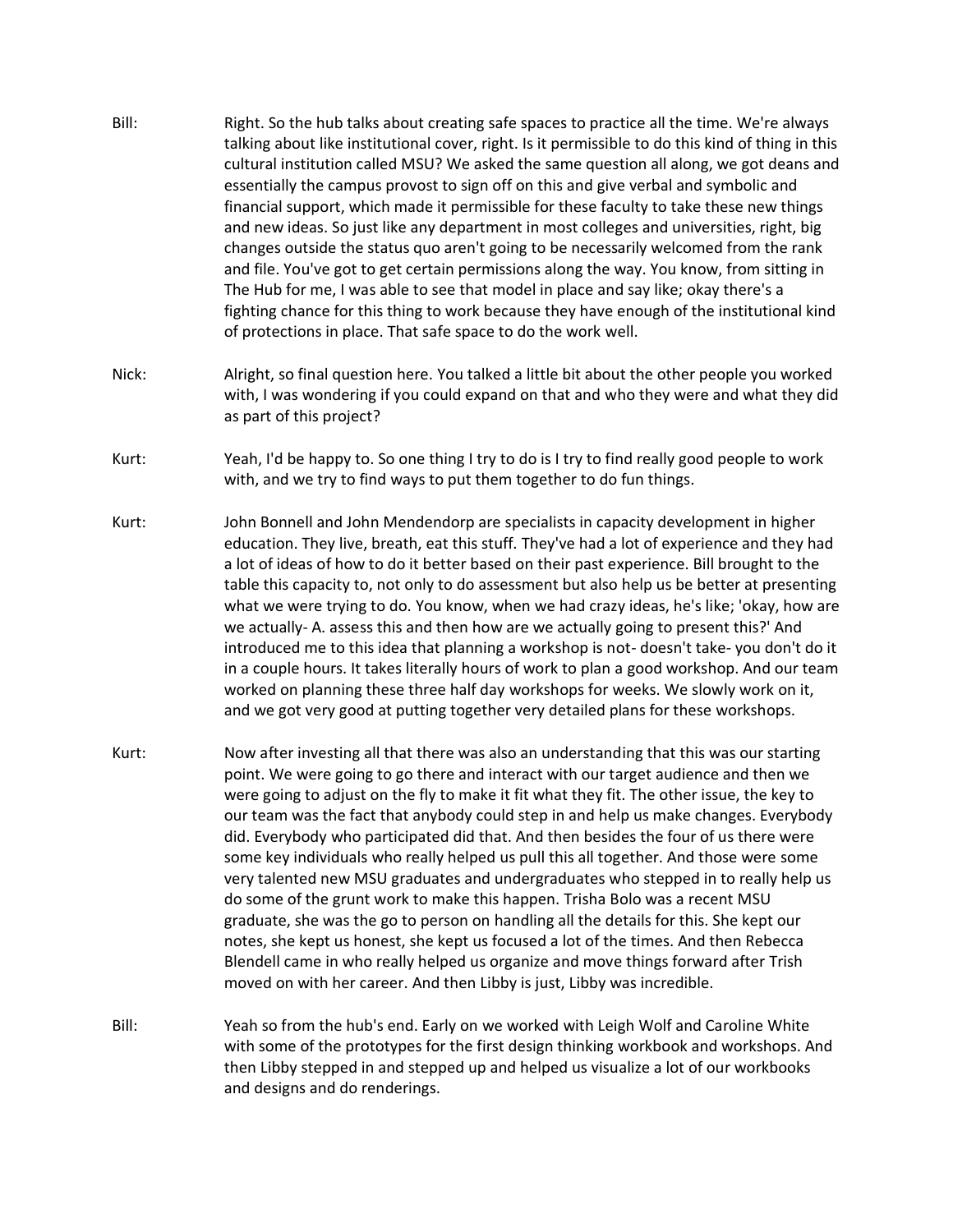| Nick: | Was that Libby Hoffman?                                                                                                                                                                                                                                                                                                                                                                                                                                                                                                                                                                                                                                                                                                                                                                                                                                                                                                                                                                                 |
|-------|---------------------------------------------------------------------------------------------------------------------------------------------------------------------------------------------------------------------------------------------------------------------------------------------------------------------------------------------------------------------------------------------------------------------------------------------------------------------------------------------------------------------------------------------------------------------------------------------------------------------------------------------------------------------------------------------------------------------------------------------------------------------------------------------------------------------------------------------------------------------------------------------------------------------------------------------------------------------------------------------------------|
| Bill: | Libby Hoffman. Did I say that right?                                                                                                                                                                                                                                                                                                                                                                                                                                                                                                                                                                                                                                                                                                                                                                                                                                                                                                                                                                    |
| Kurt: | You did now.                                                                                                                                                                                                                                                                                                                                                                                                                                                                                                                                                                                                                                                                                                                                                                                                                                                                                                                                                                                            |
| Bill: | Libby Hoffman.                                                                                                                                                                                                                                                                                                                                                                                                                                                                                                                                                                                                                                                                                                                                                                                                                                                                                                                                                                                          |
| Nick: | I just heard Libby, I just wanted to make sure [crosstalk 00:27:46]                                                                                                                                                                                                                                                                                                                                                                                                                                                                                                                                                                                                                                                                                                                                                                                                                                                                                                                                     |
| Bill: | Oh yeah. Libby Hoffman came and did graphic design and rendering work and helped up<br>conceptualize and visualize our workshop workbooks through the rest of the program.<br>And also helped build capacity on Kurt's team to pick that up for future kinds of<br>iterations, which we're starting to do now. Iterations of the design thinking applied to<br>higher ed systems.                                                                                                                                                                                                                                                                                                                                                                                                                                                                                                                                                                                                                       |
| Bill: | And we enjoyed a lot of support in The Hub besides just my-I mean I was the primary<br>point of contact, but there were a lot of other people who stepped in here and there<br>with communications help. [inaudible 00:28:20]Teal's team helped a lot and back to<br>Kurt's point the team on the ground, that trust in the moment, to be able to facilitate<br>together to play off each other's strengths in those moments when there's tough<br>questions coming from our participants, co-designing from remote standpoints. So we'd<br>have people zooming in and Skyping in from all across the world, literally, of our own<br>team who were traveling on other projects and also our regional partners and also the<br>faculty with whom we were working, because they were co-designers in their process.<br>We'd have this unruly sort of zoom calls that lasted a long time. But we got a lot done<br>because we were committed to that team layer, and that actually, I echo that. That was |

Kurt: We met here in The Hub on a weekly basis. I don't know how many hours I spent in this room, talking about this with people up on that screen we were communicating with. It was really great for us to have a resource like The Hub available. That we could bring in and, you know, I'd be honest with you; the work we're doing in Malawi is tangential to the work that you're doing here in The Hub. But that point of tangent where the two come together is really fruitful for both of us. And it was great that we were able to come in here and utilize The Hub and the resources and Bill and others because it all made our project better. We would not have been able to do the ISP program to the degree that we did, to the quality that we did, and had the success that we had without Bill and The Hub and the people he brought along with us.

a really interesting and educative side of experiences for me in The Hub.

Bill: And the lessons we learned in The Hub, I mean, we're applying in our overall Hub playbook. So how to assess design thinking is showing up there. We're reusing it in similar HICD projects across campus. So MSU does a lot of international human and institutional capacity work, so we've applied this model. John Bonnell is applying this model in his new role. We're seeing it in another project that we're launching, we're getting asked to consider how to do it in more and more projects. Almost weekly we get these requests. Not a bad problem to have. From a modeling standpoint that's what The